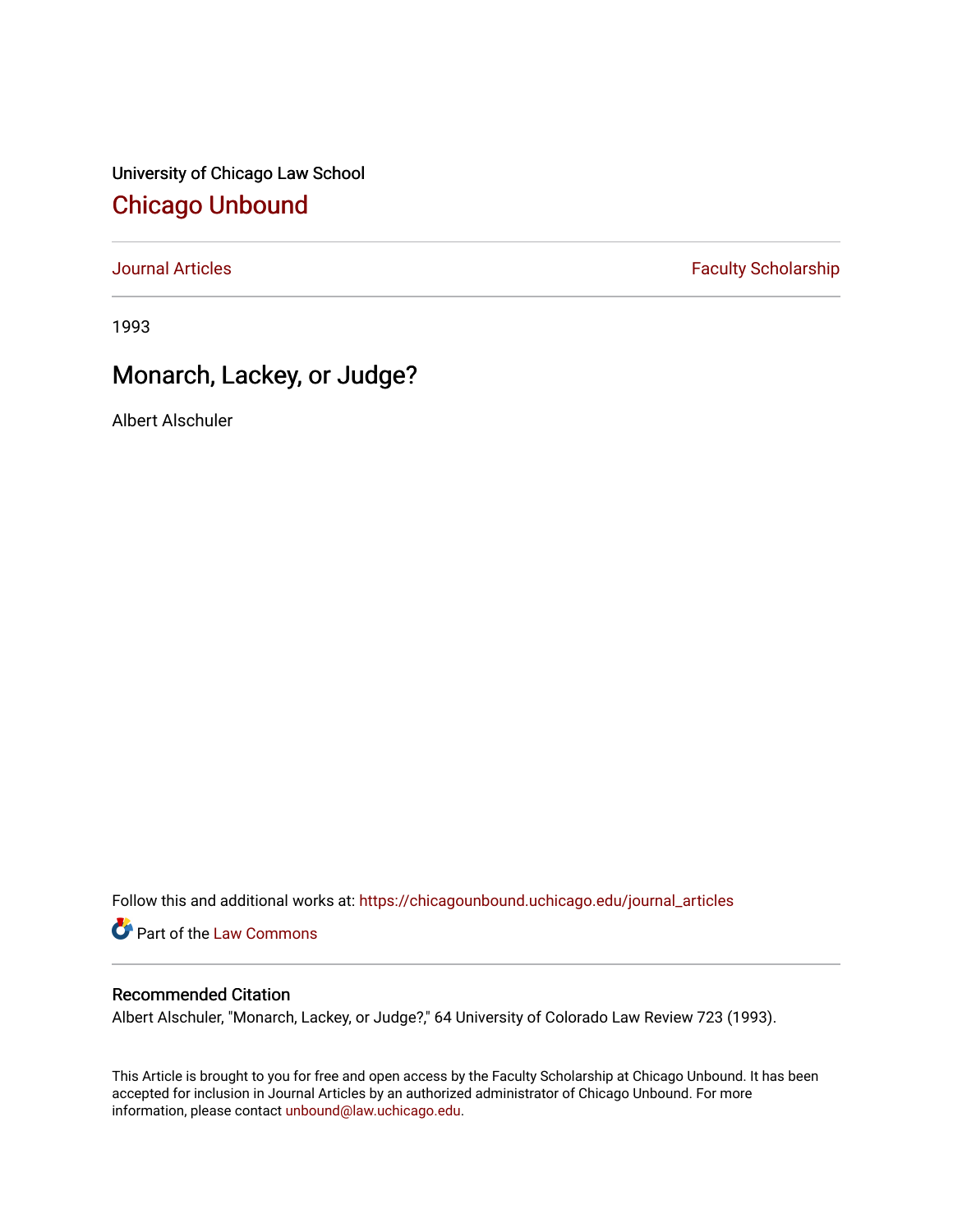## **MONARCH, LACKEY, OR JUDGE**

## **ALBERT** W. **ALSCHULER\***

Marvin Frankel and Leonard Orland sometimes seem to be on the verge of disagreeing with one another.<sup>1</sup> So far as I can tell, however, they never do. At one or two points in his remarks, Frankel even appears to disagree with me, but perhaps he has me mixed up with someone else.

Truly, I do not blame sentencing guidelines for plea bargaining, for the severity revolution of the past fifteen years, or for mandatory minimum sentences. Those things can be found in jurisdictions with sentencing guidelines and in jurisdictions without them. My claims have been more limited-principally that a policy of restricting judicial but not prosecutorial discretion is incoherent. All of Frankel's objections to judicial sentencing discretion apply in full measure to the discretion that prosecutors and defense attorneys exercise in plea bargaining. A policy that restricts the discretion of judges but not prosecutors cannot notably advance the goal of greater certainty in sentencing. Such a policy concentrates discretion in the hands of a single official and tends to make the benefits of discretion available only to defendants who abandon the right to trial.

Again, my objection is not that guidelines increase the *amount* of plea bargaining-something that would seem nearly impossible when ninety-three percent of all state felony convictions are by guilty plea. 2 It is that when guidelines ignore the most important part of the sentencing process, they cannot accomplish their goal. Moreover, even when the amount of plea bargaining remains the same, guidelines may enhance the power of prosecutors to deter-' mine sentences. For many defendants, the entry of a guilty plea is virtually a foregone conclusion, and guidelines may leave only the prosecutor in a position to give these defendants a break. The overall enhancement of prosecutorial power does depend, however, on the severity of the guidelines.<sup>3</sup>

**<sup>\*</sup>** Wilson-Dickinson Professor, University of Chicago Law School.

*<sup>1.</sup>* See Marvin **E.** Frankel **&** Leonard Orland, *A Conversation About Sentencing* Commissions and Guidelines, 64 **U.** COLO. L. REv. 655 **(1993).**

<sup>2.</sup> **RICHARD** SOLARI, **U.S. DEPARTMENT** OF **JUSTICE, BUREAU OF JUSTICE STATISTICS, NATIONAL JUDICIAL REPORTING PROGRAM, 1988,** at 47 **tbl. 4.2a (1992). In** the 75 largest **counties, 94% of all felony convictions are by plea.** *Id.* **at tbl. 4.2b.**

*<sup>3.</sup> See* **Albert W. Alschuler,** *Sentencing Reform and Prosecutorial Power: A Critique*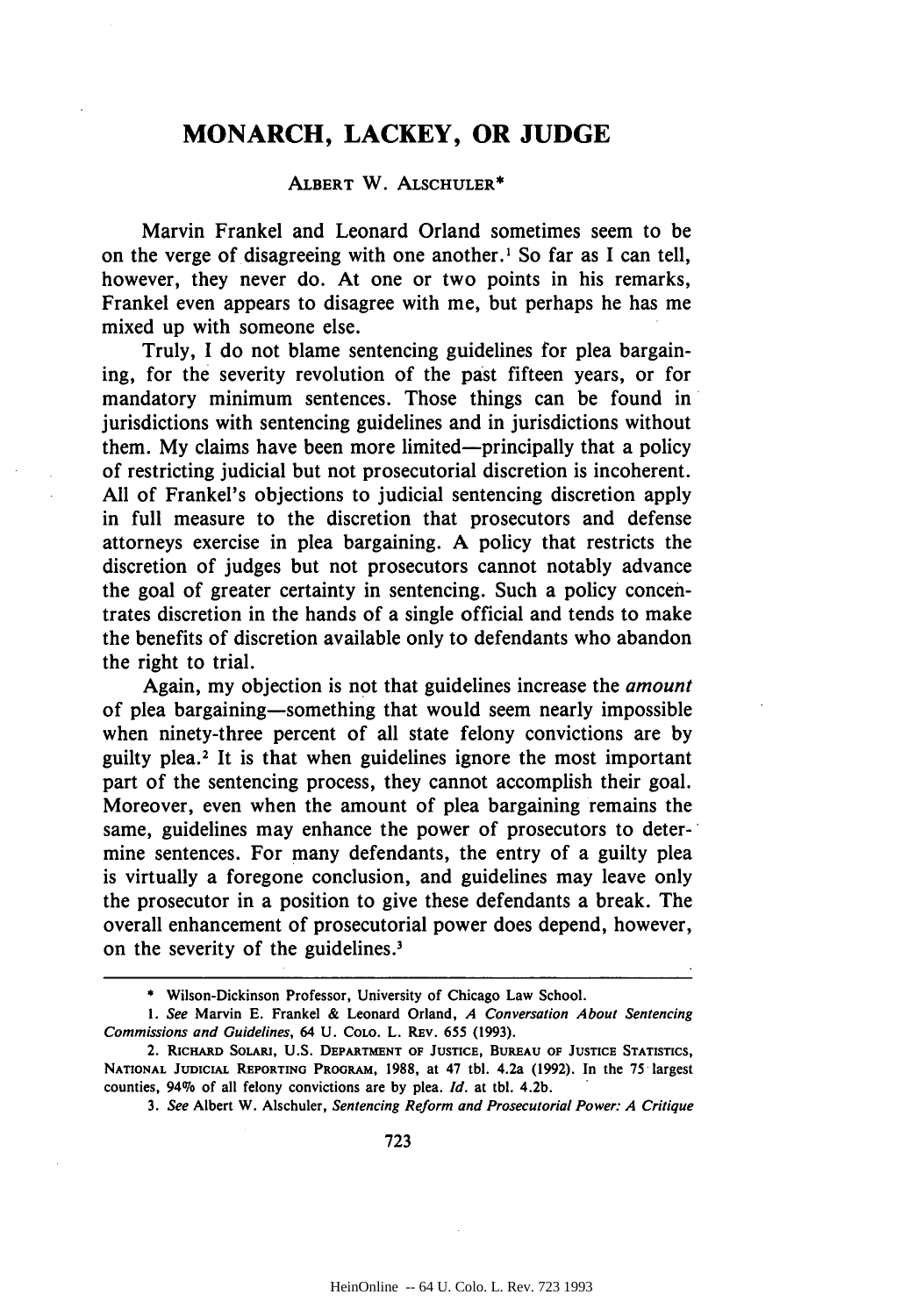Leonard Orland has recounted some of the empirical evidence concerning plea bargaining in jurisdictions with sentencing guidelines,<sup>4</sup> and there is more. For example, both the Minnesota guidelines (the academy's favorites) and the Washington guidelines (number two on the academic hit parade) appear to have increased the frequency of charge-reduction plea bargaining.' My objection to tying the hands of judges while allowing prosecutors to determine the sentences of defendants who plead guilty, however, does not depend on how often the evil materializes. In my view, a regime in which mercy can be given is preferable to a regime in which mercy can only be sold.

Similarly, I do not claim that guidelines have produced the severity revolution—only that they have not slowed this revolution appreciably. Contrary to Leonard Orland's hope, guidelines have not acted "as a buffer, shielding the legislature from the political pressures to respond to ever increasing demands for punitive sanctions." In Florida, the sentencing commission has in fact proposed tougher sentences than the legislature has been willing to approve. 7

A policy against expanding prison capacity has slowed the severity revolution in Minnesota and Washington.<sup>8</sup> Prison capacity constraints, however, should not be confounded with sentencing guidelines. Either measure can (and does) exist without the other. In the absence of other objectives, as Kay Knapp notes,<sup>9</sup> the goal of matching sentences to resources can best be implemented through administrative mechanisms at the back end of the criminal justice system, not through front-end sentencing guidelines. Moreover, Minnesota's generally successful policy of keeping prison popula-

of Recent Proposals for "Fixed" and "Presumptive" Sentencing, **126 U.** PA. L. **REV. 550, 568-69 (1978).**

4. Frankel **&** Orland, supra note **1,** at **667-69.**

**5.** See Michael Tonry, Sentencing Guidelines and Their Effects, in **ANDREW VON HIRSCH, ET AL., THE SENTENCING COMMSSION AND ITS GUIDELINES** 16, 38-42 **(1987). Cf.** Albert W. Alschuler & Stephen **J.** Schulhofer, Judicial Impressions of the Sentencing Guidelines, FED. SENTENCING REP., Mar./Apr. 1989, at 95 (83% of the federal district judges surveyed reported that prosecutors had "frequently" entered post-guidelines plea agreements providing for the dismissal of provable charges; the other judges said that prosecutors "sometimes" had done so; and no judge described such agreements as "rare.").

6. Frankel & Orland, supra note **1,** at 657.

*7.* See N. Gary Holten & Roger Handberg, Florida's Sentencing Guidelines: Surviving - But Just Barely, 73 **JUDICATURE** 259, 264-65 (1990).

*8.* See Michael Tonry, The Politics *and* Processes of Sentencing Commissions, 37 CRIME & DELINQ. 307, 311-13 (1991).

9. Kay A. Knapp, Allocation of Discretion and Accountability Within Sentencing Structures, 64 U. COLO. L. REV. 679 (1993).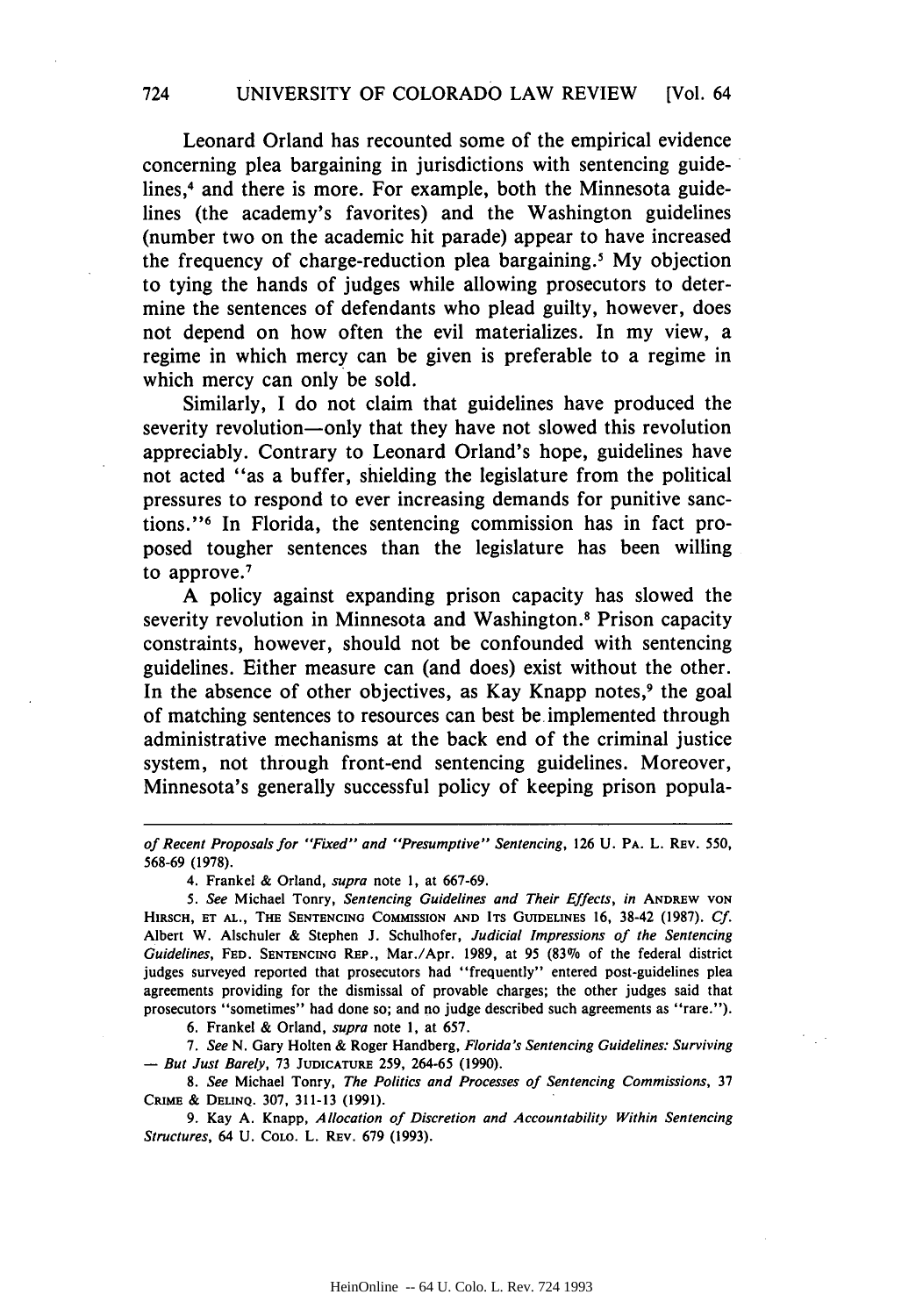tions within bounds has exacerbated the state's jail crowding. Minnesota's overall rate of incarceration in felony cases exceeds the national average.<sup>10</sup>

I have suggested that "aggregated" sentencing-determining the sentences for many cases all at once-does tend to produce more severe sentences than individualized sentencing." If Marvin Frankel disagrees with that proposition (or indeed with anything else that I have written about plea bargaining, severity, and sentencing guidelines), I hope that he will not be shy. Please, Marvin, speak up.

Frankel thinks it a trick that I have singled out for comment guidelines that are foolish, cruel, and silly. He does not favor that kind. Instead, he prefers wise and beneficent guidelines. Wise and beneficent guidelines, however, have not been easy to come by.

At the outset of the sentencing reform movement, many of us did not realize that. Judges, we said, must have implicit sentencing policies. Let's spell these policies out or even improve them. Let's regularize the actual or, better still, develop thoughtful, comprehensive, and coherent sentencing policies of our own. We'll rein in the outliers and reduce disparity. We can hire wise and knowledgeable sentencing commissioners to do the job.

Describing the appropriate influence of situational and personal characteristics on punishment has proven difficult, however. Sentencing commissions can quantify harms more easily than they can quantify circumstances. These commissions have counted the stolen dollars, weighed the drugs, and forgotten about more important things. Like the Minnesota and Washington commissions, many have grounded their guidelines largely on sweeping statutory definitions of offenses. Then they have included situational and personal characteristics in catch-all, non-exclusive lists of possible grounds for depar'ture. Guidelines of this sort may not greatly confine discretion. To the extent that they make a difference, however, they tend to become crime tariffs.<sup>12</sup> They focus on harms rather than people primarily because it is easier to write them that way.

To appreciate the difficulty of avoiding guidelines of the kind that Marvin Frankel does not like, try your hand at proposing

**1993]**

<sup>10.</sup> Richard S. Frase, Sentencing Reform in Minnesota, Ten Years After: Reflections on Dale G. Parent's Structuring Criminal Sentences: The Evolution of Minnesota's Sentencing Guidelines, 75 **MINN.** L. REv. 727, 736, & n.41 (1991).

<sup>11.</sup> Albert W. Alschuler, The Failure of Sentencing Guidelines: **A** Plea for Less Aggregation, 58 U. Cm. L. REv. 901, 937-38 (1991).

<sup>12.</sup> See text accompanying infra notes 31-36 for further discussion of this issue.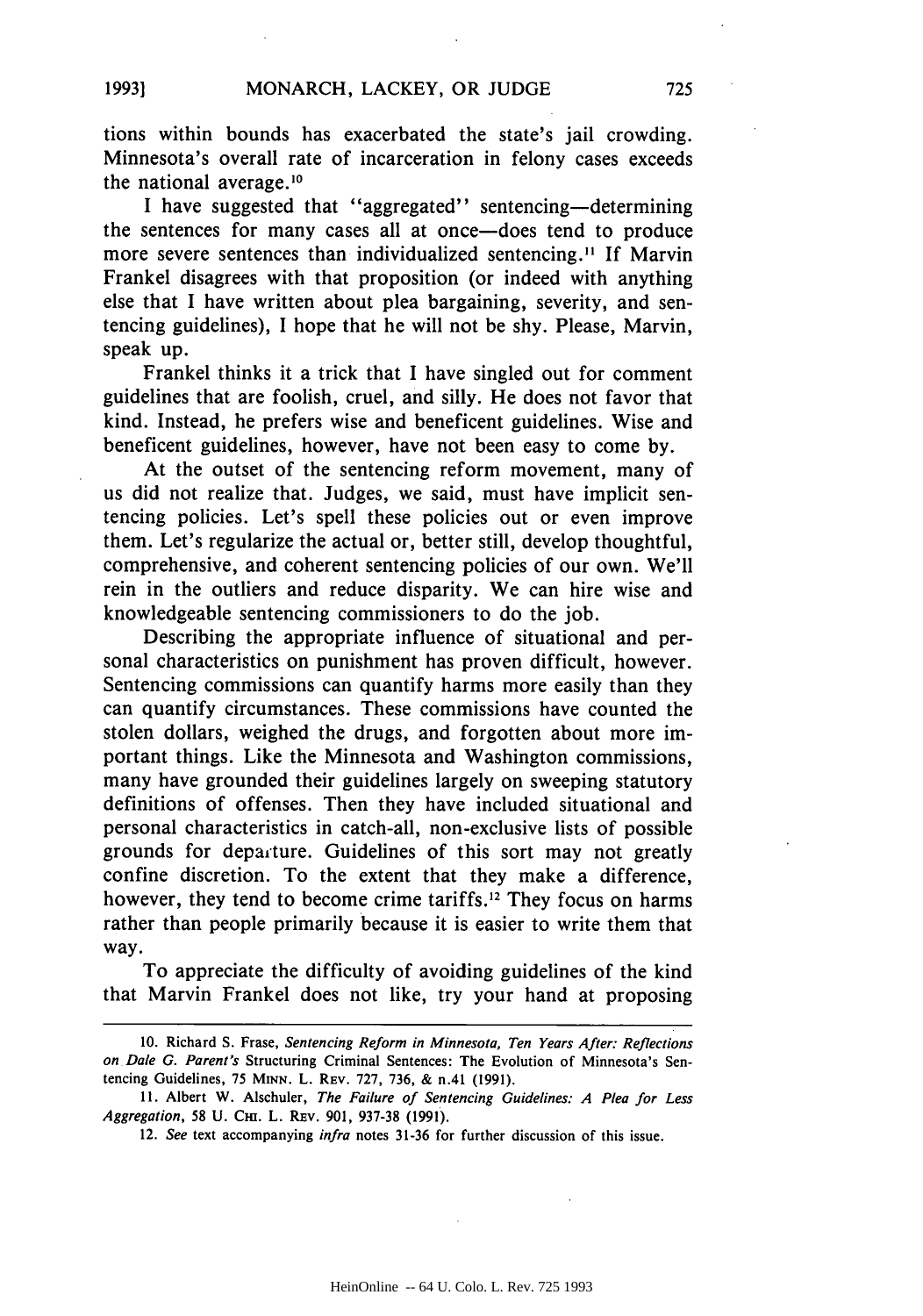726 UNIVERSITY OF COLORADO LAW REVIEW [Vol. 64

wise and beneficent sentencing guidelines for drug cases. Should you start with drug quantity? The weight of the drugs involved in a transaction does seem relevant.

But what quantity should you weigh? Offender A was a ''mule" or courier who did not know what type of drug she was carrying let alone how much of this drug there was. Should you weigh the drug anyway? Offender B was a crop duster who knowingly sprayed a field of marihuana. Should you count the plants in the field and multiply by 366 grams? Offender C knowingly drove a friend to a drug transaction. Should you weigh whatever drugs the friend bought or sold? Offender D unloaded a truck. Should you weigh all the drugs that this offender handled? If Offender D had a helper, should you reduce the amount accordingly? If Offender D offered suggestions to his helper, should you add the drugs handled by the helper back in? If Offender D also gave a suggestion to his boss urging her to buy a new truck, should you weigh whatever drugs the boss's new truck has now carried? Remember: You are doing this to promote uniformity and rationality in sentencing.

You can allow a two-level adjustment for an offender's minor role in the offense (that sounds about right, don't you think?), and you can permit departures. Still, your wise and beneficent guidelines may begin to look foolish, cruel, and silly. Why not just weigh the offender and be done with  $it$ ?<sup>13</sup> Is weighing drugs the best way to determine how long to lock people up? If, after some reflection, quantity-based guidelines seem foolish, cruel, and silly, what new, wise, and beneficent guidelines will you propose? Marvin Frankel is confident that good people like you are equal to the task.

Once you abandon the premise that sentencing guidelines must be comprehensive-that every case must have its box-ways to solve the "silliness" problem while affording substantial guidance to sentencing judges appear. I have written about how to draft kinder, gentler, wiser, and more beneficent guidelines myself,<sup>14</sup> and I will say more about kinder, gentler guidelines at the end of these remarks. I, too, favor the rule of law. At the level of generality at which Marvin Frankel invites debate, he will not get much from me.

<sup>13.</sup> See United States v. Marshall, 908 F.2d 1312, 1333 (7th Cir. 1990) (en banc) (Posner, **J.,** dissenting), aff'd sub nom. Chapman v. United States, 111 **S.** Ct. **1919 (1991).** 14. Alschuler, supra note 11, at 939-49.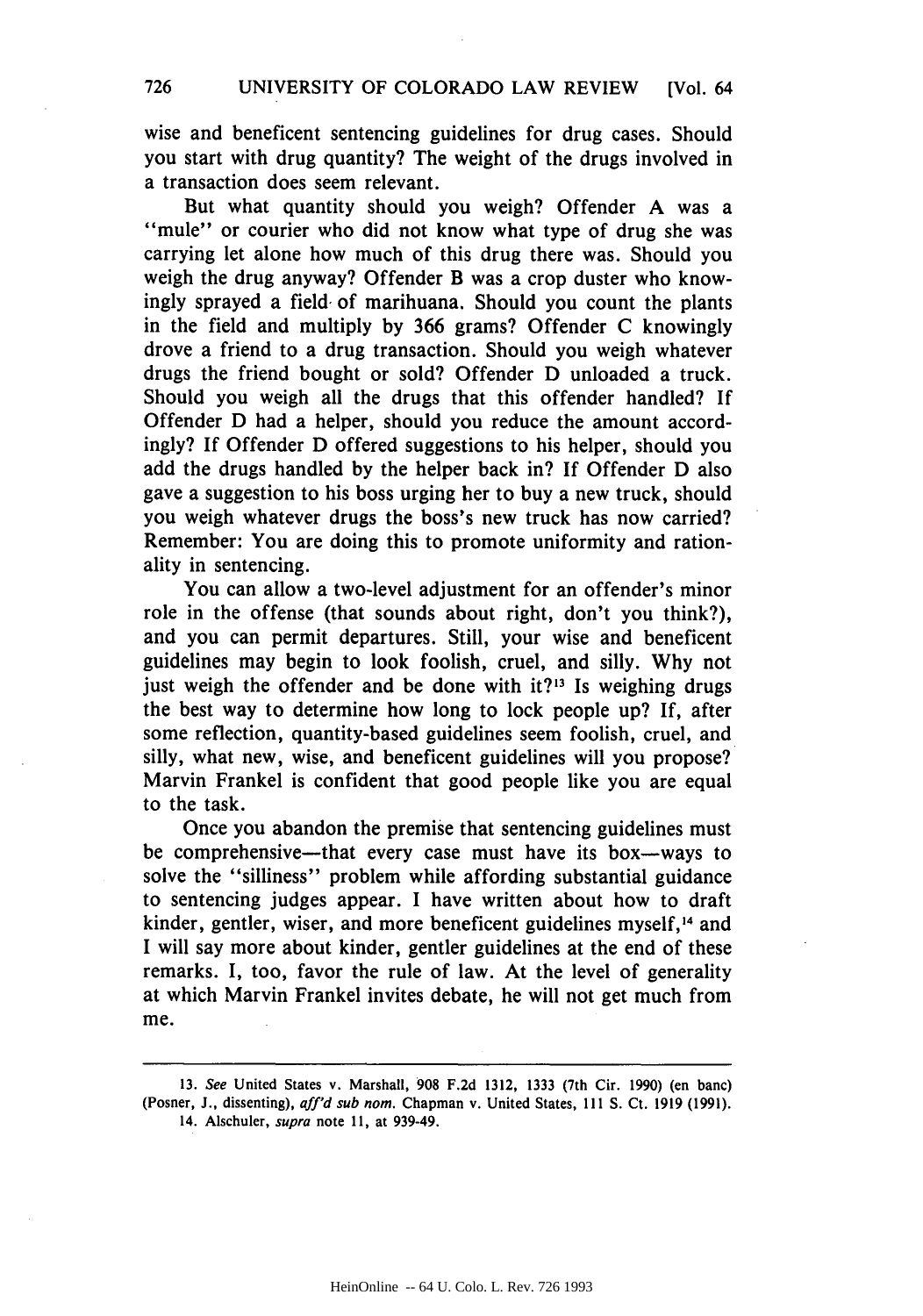He will, however, get plenty from Kay Knapp. Knapp has come to this conference not to bury judicial discretion but to praise it. She contends that judges are the most accountable actors in the criminal justice system and that the principal function of guidelines is to give them *more* power. Frankel speaks of the "sweeping, essentially unreviewable power" of judges in pre-guidelines jurisdictions,<sup>15</sup> but Knapp declares that judicial discretion was all but nonexistent in these jurisdictions. Where Frankel describes pre-guidelines sentencing as a "stark, classic regime of arbitrary power,' **'16** Knapp writes, *"Enhancement* of judicial discretion has been fundamental to guideline development."<sup>17</sup> With both Frankel and Knapp on this program, a critic of state sentencing guidelines must aim at a rapidly moving target.

I doubt that either Frankel or Knapp has the correct answer to the empirical question that divides them-whether judges in pre-guidelines jurisdictions were monarchs or lackeys. Frankel tends to overlook the back end of the criminal justice system, and Knapp tends to overlook the back end of her paper. Parole boards in pre-guidelines regimes reduced the sentencing disparity that might have been created by the varying outlooks of judges and prosecutors. These boards and other authorities kept sentencing judges from exercising anything like the power that Frankel attributes to them. At the same time, the choice between prison and probation was a front-end decision shared by prosecutors and judges. Knapp, whose paper concludes with a thoughtful discussion of alternatives to incarceration, seems strangely to disregard the in-out decision in her earlier discussion of judicial power.

Although pre-guidelines judges may not have been the last of the absolute monarchs, Knapp's claim that the purpose of sentencing guidelines was to enhance these judges' discretion ought to cause jaws to drop and eyes to gape. Especially when Marvin Frankel, the founding father of the sentencing reform movement, stands before us, such revisionist history is breathtaking.

Knapp writes: "The rallying cry of the most recent successful presidential campaign, 'It's the economy, stupid!' finds its parallel ... in 'truth in sentencing.' All else is mere detail."<sup>18</sup>

I doubt, however, that you will find the words "truth in sentencing" in Kay Knapp's writings or in the statements of the

**1993]**

**<sup>15.</sup>** Frankel & Orland, *supra* note **1,** at 655.

<sup>16.</sup> **Id.**

<sup>17.</sup> Knapp, *supra* note 9, at 684 (emphasis added).

**<sup>18.</sup> Id.** at 686.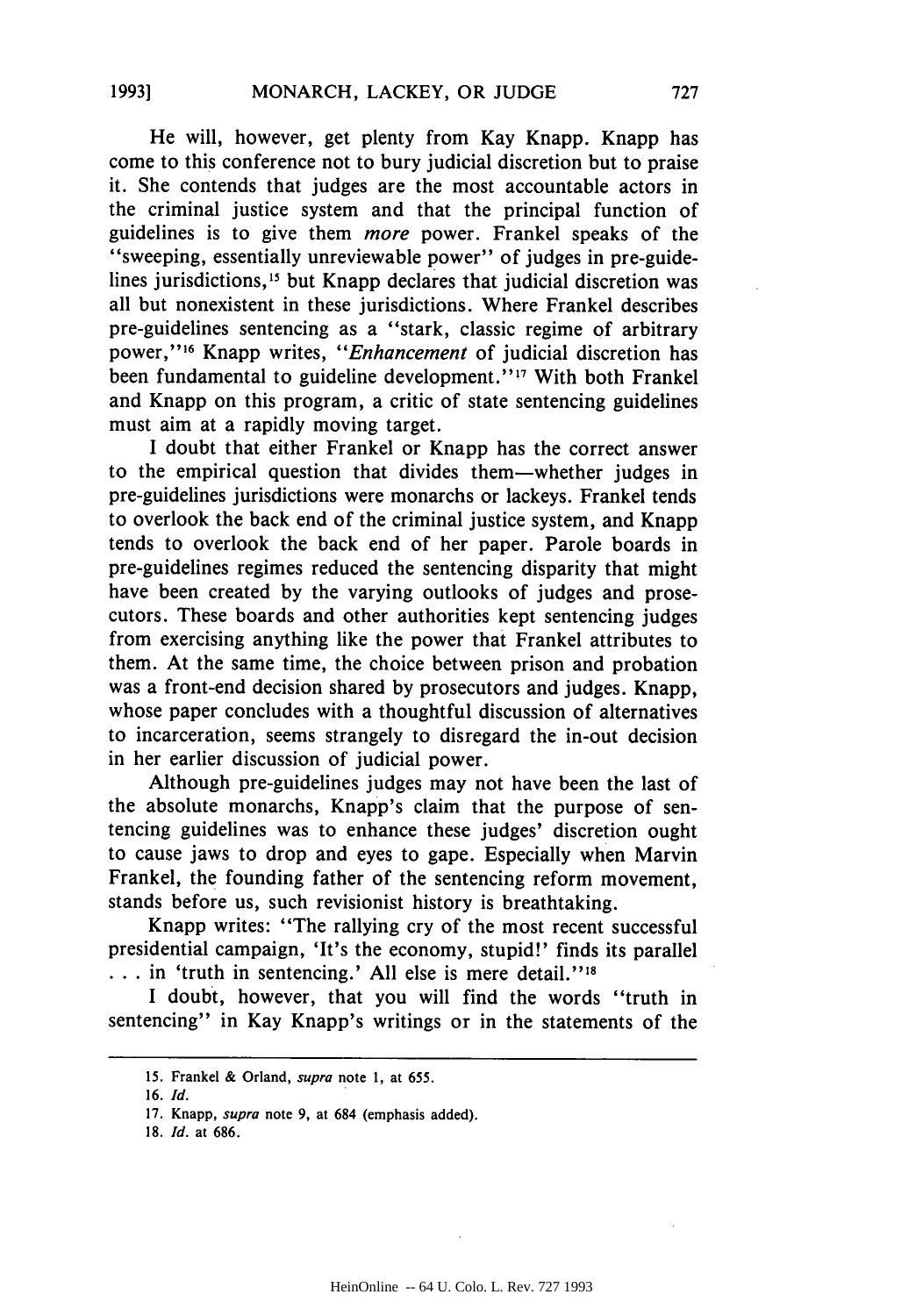Minnesota Sentencing Commission a decade ago. You are likely to find discussions of sentencing disparity instead. **I** believe that Knapp changed the sign on the wall of her campaign headquarters only last year. The new sign reads, "Veritas in poenis dandis," or "Truth in sentencing." The old one read, "It's the disparity, stupid."<sup>19</sup>

Knapp speaks of her new motto—truth in sentencing—without speaking much about truth in sentencing. The people who invented this motto believed that the public was deceived **by** indeterminate sentencing. Because members of the public read the papers, they knew the sentences announced **by** judges; but because they did *not* read the papers, they knew nothing about parole and other early release mechanisms.

To the extent that the reformers' concern was justified,<sup>20</sup> the cure seemed simple. After calculating the earliest possible date of an offender's release, a judge should have been required to announce this date through a bullhorn. Truth in sentencing did not require any change in sentencing structure; it required truth-telling. That simple solution, however, was not what the reformers had in mind. Treating the statement, "I sentence you to a term of two to ten years," as *untruthful,* the reformers proposed determinate sentencing and sentencing guidelines.

The reformers' familiar, if misleading, use of the phrase "truth in sentencing" is only one of Knapp's uses. She writes:

In fact, "truth in sentencing" is used **by** commissions in several different senses. One usage refers to *judicial control of sentencing* as opposed to back-end control. Another usage is close *correspondence between the pronounced sentence and* time served. A third sense of truth in sentencing is adherence *to* articulated standards. **A** final usage is predictability of time served.<sup>21</sup>

An agency that articulates standards should not disregard them, but **I** see nothing untruthful in any of the other practices that Knapp regards as inconsistent with her motto. I have no brief for regimes of indeterminate sentencing grounded on the view that

21. Knapp, *supra* note 9, at **685** (emphasis added).

**<sup>19.</sup>** *See, e.g.,* **Kay A.** Knapp, *Implementation of the Minnesota* Guidelines: Can the *Innovative Spirit Be Preserved?,* in **VON HIRSCH, ET AL.,** *supra* note **5,** at **127** ("The Minnesota Sentencing Guidelines, which became effective May 1, 1980, have been hailed as innovative and successful. The primary goals were to increase uniformity and proportionality in sentencing.").

<sup>20.</sup> And some sentencing structures *were* confusing.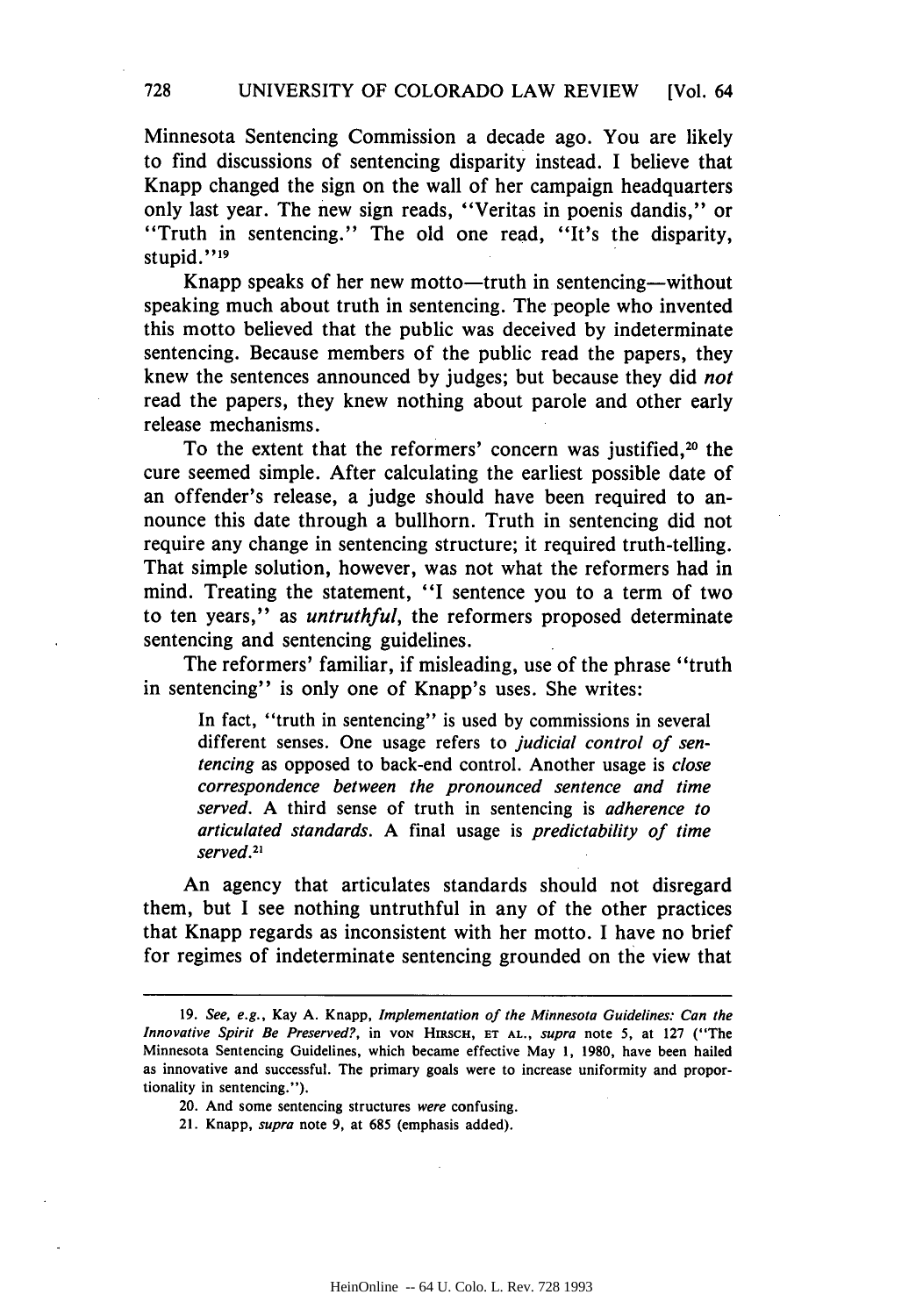a parole board can determine when offenders have truly reformed. When the goal is simply to prevent prison crowding, however, **I** do not understand why a system that includes a measure of backend decisionmaking cannot be open, principled, and honest. Frontend projections of prison populations often go off-track.<sup>22</sup> They have in fact gone off-track in both Minnesota and Washington. And when prison population projections **by** sentencing commissions go off-track, the response is likely to include back-end, ad hoc adjustments of the sort that Knapp considers dishonest.<sup>23</sup> Knapp reports that substantial back-end discretion has in fact crept into Minnesota's sentencing system.<sup>24</sup>

Knapp writes, **"It** must be noted that front-end sentencing authority and judicial sentencing authority are not synonymous. Prosecutors share, and with mandatory minimums sometimes dominate, front-end sentencing authority."<sup>25</sup> Prosecutors exercise their share of front-end sentencing power largely through plea bargaining, and plea bargaining mislabels offenses as defendants plead guilty to crimes less serious than those that they apparently committed. In light of this systematic mislabeling, to proclaim that locating discretion at the front end of the criminal justice system enhances "truth in sentencing" ought to cause one to **gag. <sup>26</sup>**

24. Knapp, *supra* note 9, at 688-89. The situation in Minnesota, however, is not nearly as sad as that in Florida, a jurisdiction that has abolished parole and implemented sentencing guidelines *without* a clear prison capacity constraint. Florida appears to be holding its correctional system together with "gain time"- 10 days per month of "statutory gain time" for obeying institutional rules; as much as 20 days per month of "incentive gain time" for participating in institutional programs; as much as 60 days of "meritorious gain time" for every heroic act; and up to 60 days of "administrative gain time" at the end of each prisoner's sentence. As a result of Florida's repeated liberalization of "gain time," the average inmate now serves only about **35%** of his or her guidelines sentence. Holten & Handberg, *supra* note 7, at 264.

25. Knapp, *supra* note 9, at 684.

26. There is, moreover, considerable irony in insisting that the public be fully informed

<sup>22.</sup> *See* Alschuler, *supra* note II, at 936 ("To [predict future prison populations] effectively, a commission must guess future crime rates, future arrest rates, future prosecutorial charging policies, future plea bargaining practices, and more.").

<sup>23.</sup> Although front-end decision makers may recognize that correctional resources are limited, they are likely to focus primarily on the punishments that offenders deserve. Backend decision makers are likely to consider more specifically the extent to which limited resources require the release of inmates who have not fully served their "just" sentences. Back-end release mechanisms effectively convey the message that the public can be tough about crime, but only if it is willing to pay the price. Once again, I see nothing dishonest about placing "justice" specialists at the front end of the sentencing process and "resource" specialists at the back end. If members of the public are deceived by "front end" sentences into believing that they can have tough sentences without paying for them, this sort of arrangement will in fact give them "truth in sentencing."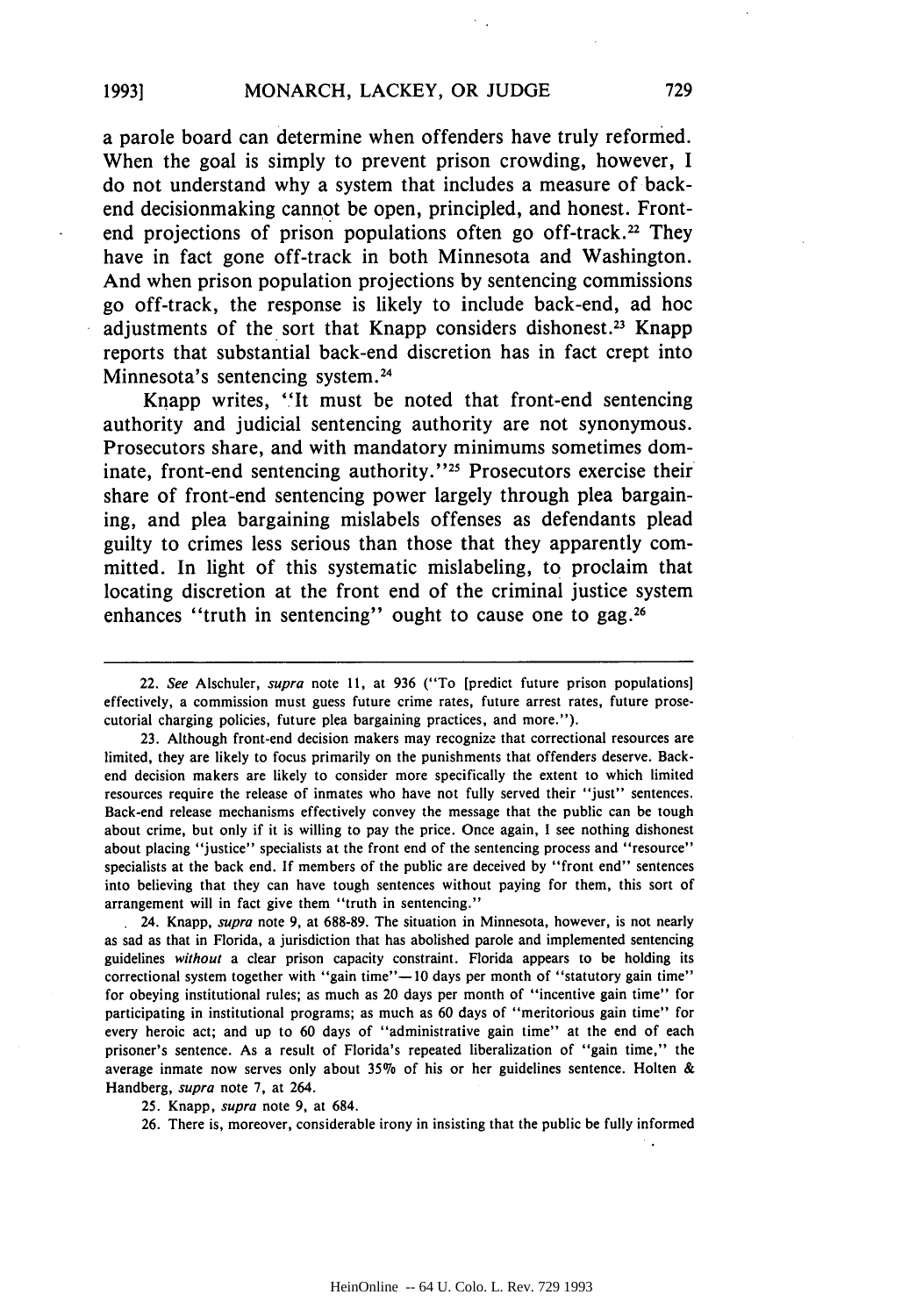Just as Knapp speaks of truth in sentencing without speaking much about truth in sentencing, she speaks of sentencing guidelines without speaking about most sentencing guidelines. First, she excludes the federal guidelines. 27 Everyone on today's program seems to agree that these guidelines are a disaster. Knapp also prefers not to discuss most state guidelines. She writes, "[R] eferences to sentencing guidelines are to state guidelines systems along the order of those developed in Minnesota, Washington, Oregon, and Kansas."<sup>28</sup>

Even when Knapp discusses her favorite four, she does not talk very much about guidelines. She talks mostly about moving sentencing discretion from the back end of the criminal justice system to the front end. This change in the locus of authority, however, has little to do with guidelines. A state can have backend discretion with guidelines, back-end discretion without guidelines, front-end discretion with guidelines, and front-end discretion without guidelines. Parole release guidelines preceded the development of sentencing guidelines in a number of jurisdictions, and a number of jurisdictions have abolished discretionary release on parole without implementing guidelines of any sort.

When talk about guidelines is not much about guidelines, when talk about truth in sentencing is not much about truth in sentencing, and when one of America's most respected students of sentencing turns the principal object of the sentencing reform movement on its head, one may sense a measure of post hoc rationalization for a reform that cannot be justified on the grounds initially offered. Knapp's principal thesis appears to be that a jurisdiction committed both to abolishing back-end discretion and to matching sentences to resources must embrace something like the Minnesota Sentencing Guidelines. As a descriptive matter, her thesis is accurate, but making the normative case for such a sentencing system requires more than a slogan on the wall.

 $\sigma$ 

through "truth in sentencing" while whispering that sentencing commissions can insulate the legislature from the public's desire for tough sentences. The goal of "truth in sentencing" apparently is not to facilitate implementation of the public will.

Knapp herself does not seem enamored of prosecutorial power. She proposes to restrict this power through "typical case" offense classifications, adequate and timely flow of information to the sentencing judge from a source independent of the prosecutor, and a clear declaration that sentencing is a judicial responsibility. These supposed safeguards currently exist in Minnesota. However, they have not kept prosecutors from entering chargereduction plea agreements virtually without restraint. Minnesota judges exercise their discretion in the interstices that prosecutors leave them.

<sup>27.</sup> Knapp, supra note **9,** at 679-80.

**<sup>28.</sup>** *Id.* at 680.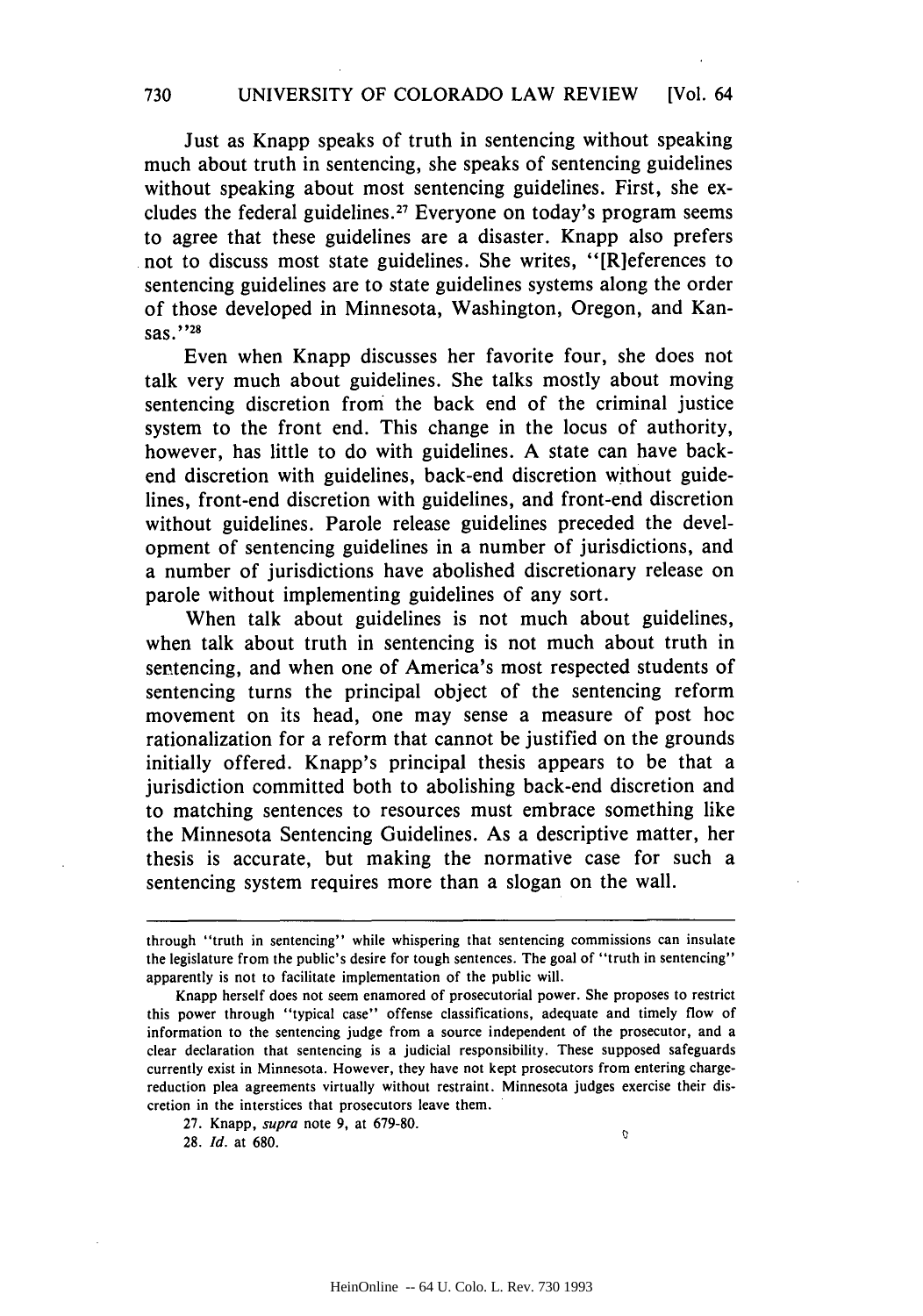Before bringing these remarks to an end, I want to offer an argument for sentencing guidelines closer to Marvin Frankel's and Leonard Orland's than to Kay Knapp's. Earlier I asked you to imagine yourself a sentencing commissioner. Now imagine yourself a judge who must sentence several defendants convicted of drunk driving. Doing this job well'will require you to confront a number of challenging issues.

Should you attempt to distinguish between alcoholic drivers and drivers who can better control their drinking? Should you order a medical or psychological examination of each offender to assess the extent of his or her drinking problem? How frequently do treatment programs for alcoholism succeed? Can forced treatment work? Should you consider an offender's ability to pay for treatment in deciding whether to order this treatment? Can treatment justify a greater deprivation of liberty than would be appropriate if an offender were simply to be punished? Should offenders be offered a choice between jail and taking an alcohol-control medication like Antabuse? Do drinking-driver schools reduce recidivism? Should offenders' names be published in local newspapers, or should they be required to publicize their convictions by placing bumper stickers on their cars? When are suspensions and revocations of drivers' licenses appropriate? Should you sometimes go beyond licensing restrictions to require the impoundment or forfeiture of an offender's vehicle? Should you order "shock" incarceration, home detention, community service, or fines? When fines are imposed, should they be uniform, or should they vary with an offender's wealth or income? To what extent should your sentences vary with an offender's level of intoxication, with the quality of his or her driving, with the commission of other traffic offenses, with the offender's age, with involvement in a traffic accident while intoxicated, and with the harm resulting from an accident?

You may be a good and capable judge, but you should not be expected to address issues of this breadth, consequence, and difficulty without guidance. Sentencing should not be a game of "every judge for herself." When it is, judges are certain to disagree with one another, and troublesome inequalities will result. Moreover, forcing you to consider issues that countless judges before you have considered and that other judges will consider before the day's end is a waste of resources. The effort and uncertainty of your task are likely to cause agony for you, for the defendants you sentence, and for everyone else.

Moreover, you cannot do the job well. You cannot gather extensive data concerning the sentencing practices of other juris-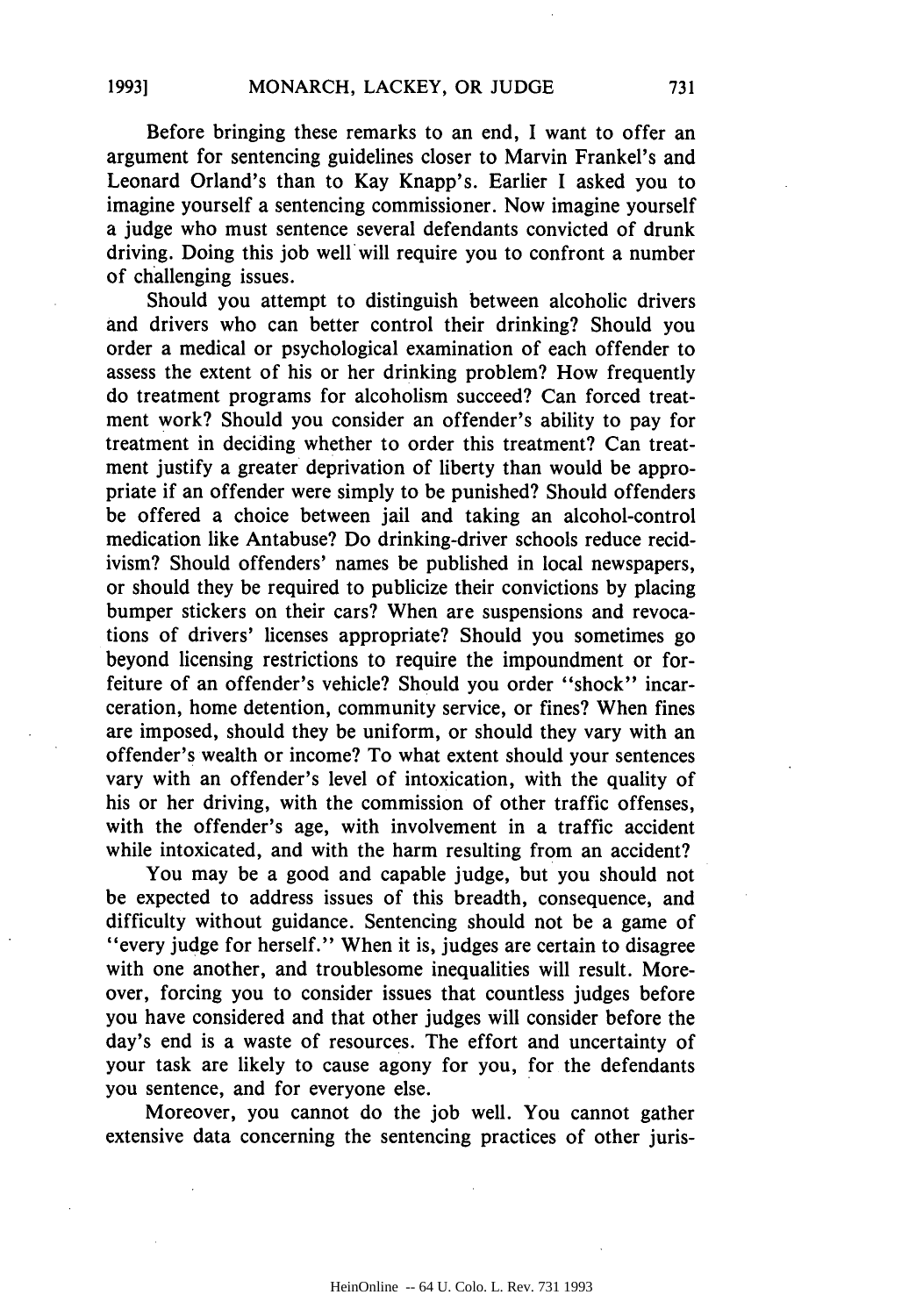dictions throughout America and abroad, the past sentencing practices of the courts of your own state, the effectiveness of various treatment programs, and the experiences of knowledgeable judges, probation officers, and others. You must resolve many critical issues just by muddling through. No state legislature will provide the detailed guidance that you need. Only a sentencing commission can do it.

But no sentencing commission has. For the most part, guidelines like Minnesota's and Washington's have incorporated without refinement the definitions of offenses found in state criminal codes declaring, for example, that "driving while intoxicated" is a "level" four offense" on a sentencing grid. Such a declaration submerges most of the issues worth considering. Rather than give tough, recurring sentencing issues greater consideration than judges have provided, sentencing commissions give them less.

Kay Knapp objects that this sort of criticism "overlook[s] the richness of information embodied in a typical case analysis."<sup>29</sup> She maintains that before classifying offenses, a sentencing commission considers "[o]ffender characteristics, victim characteristics, and situational factors." The commission develops a "very rich and holistic picture of the typical case."<sup>30</sup> There is, however, one difficulty. After developing its "rich and holistic picture of the typical case," every sentencing commission including Minnesota's and Washington's has forgotten to tell us what it is.

I do not know whether the "typical" drunk driver is an alcoholic or a social drinker, whether his or her blood alcohol level was barely above the legal limit or much higher, whether he or she was driving within the speed limit or well above this limit, and whether he or she caused an accident. Will the typical offender at the left-hand box of level four of the sentencing grid please stand up?<sup>31</sup>

<sup>29.</sup> *Id.* at 692 n.45.

<sup>30.</sup> *Id.* at 692.

<sup>31.</sup> In her rejoinder to these comments, Knapp reiterates that criminal justice insiders understand "typical cases" without being told about them. She writes: "Since Professor Alschuler is not experienced in the nature of the cases in the various jurisdictions, it is not surprising that he does not know what typical cases are. Judges, prosecutors, and defenders, however, have no difficulty discerning them." Kay A. Knapp, *A Reply to Professor Alschuler,* 64 U. CoLo. L. REv. 737, 741 (1993). After reading these comments, I proposed to Knapp that she and I leave the law library, send a survey to the judges, prosecutors, and defenders who "have no difficulty discerning what typical cases are," and ask these practitioners: "Can any case appropriately be described as the 'typical' burglary case?" I also proposed that we ask about the typical rape case, the typical water pollution case, the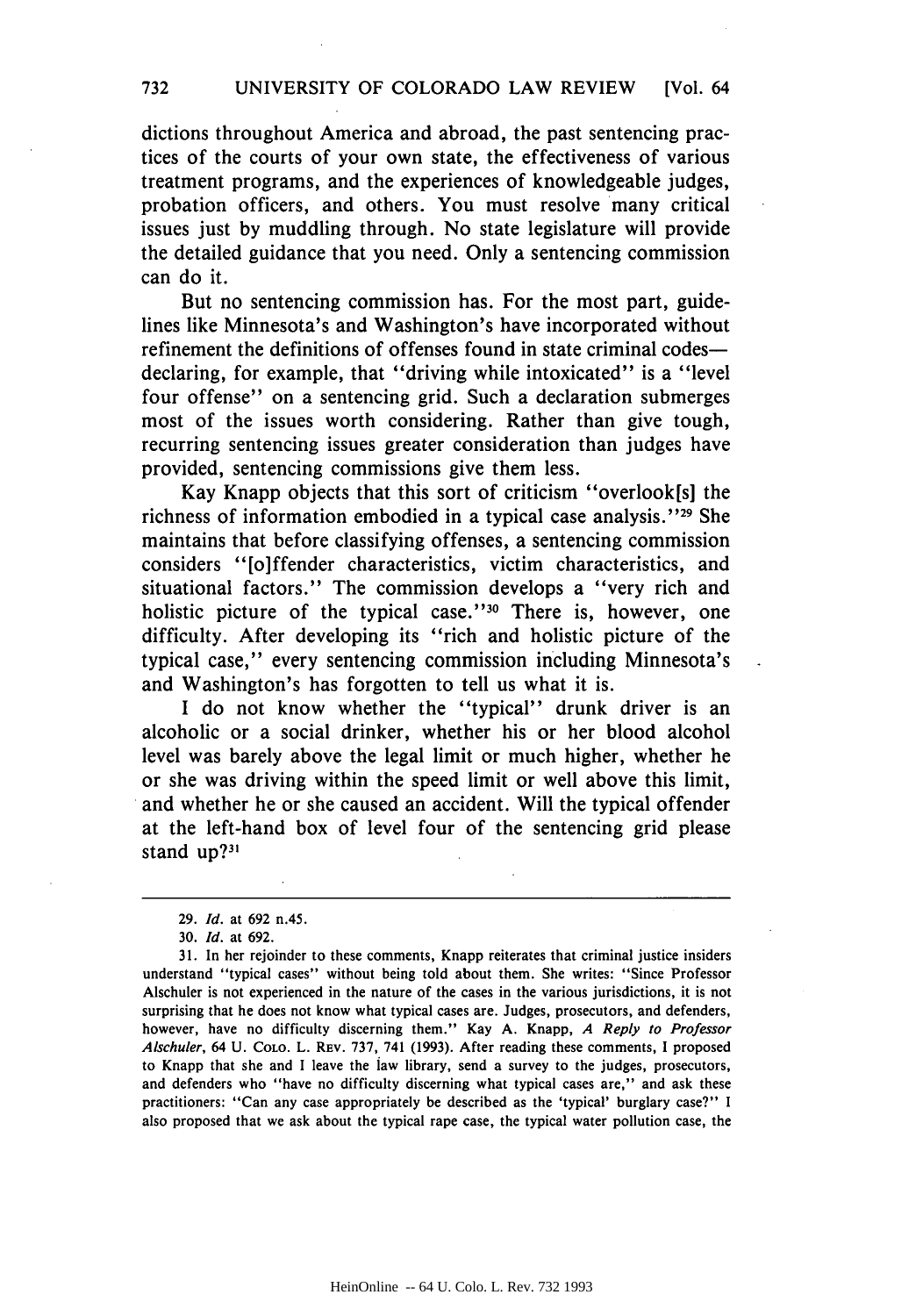**If** sentencing commissions had shared their "rich and holistic picture of the typical case" with the rest of us, they would have helped sentencing judges like you. You could compare the features of any case before you with the features of the commission's typical case, and the sentence that the commission had prescribed for the typical case might give you a good sense of the appropriate sentence for yours. **A** sentencing commission that resolved recurring sentencing issues and that provided benchmarks, not boxes, could make a marvelous, lasting contribution to the quality of criminal justice.

Minnesota's guidelines have not made that contribution, and whether they have done more good than harm seems to me a close question. The aficionados of state sentencing guidelines sometimes have complained that scholars have not given these guidelines the same attention that they have given the Federal guidelines.<sup>32</sup> One reason for this relative neglect may be that most state guidelines simply have not done very much either for good or for ill. Some of us predicted at the outset of the reform movement that they would not. We argued that toying with grids and with theories of punishment (should the Minnesota sentencing grid have a "just deserts in-out line" or a "modified just deserts in-out line?") would remain overly refined scholasticism so long as reformers averted their eyes from the realities of plea bargaining. In the late 1970s and early 1980s, sentencing reformers seemed reluctant to address the things most obviously wrong. They fiddled at the periphery of the criminal justice system, neglecting the conflagration at the core. Today, after what has probably been the most disastrous decade in the history of American penology, we continue to wonder whether anyone will address the obvious problems of the American criminal justice system-an unwieldy, over-proceduralized system that threatens ever-more monstrous penalties in

typical murder case, the typical aggravated assault case, and the typical drunk driving case. **If** some respondents surprised me **by** answering yes to the initial question, **I** proposed that we give them four or five lines to describe each of the "typical" cases that they had "no difficulty discerning." I offered to wager that a substantial majority of the respondents either would say no to the initial "is there a typical case" question or, if they answered yes, would describe cases substantially at variance from those described **by** other respondents. Knapp did not respond to my proposal. **I** also offered Knapp **\$100** for any of the several statements and positions that I believe her rejoinder inaccurately attributed to methat is, if she could actually find any of these statements and positions in my writing. Again, Knapp did not respond.

**<sup>32.</sup>** *See, e.g.,* Knapp, *supra* note **9,** at **679;** Kevin R. Reitz, *Sentencing Reform in the States: An* **Overview** *of the Colorado Law Review* **Symposium** 64 **U. CoLo.** L. REv. 645 **(1993).**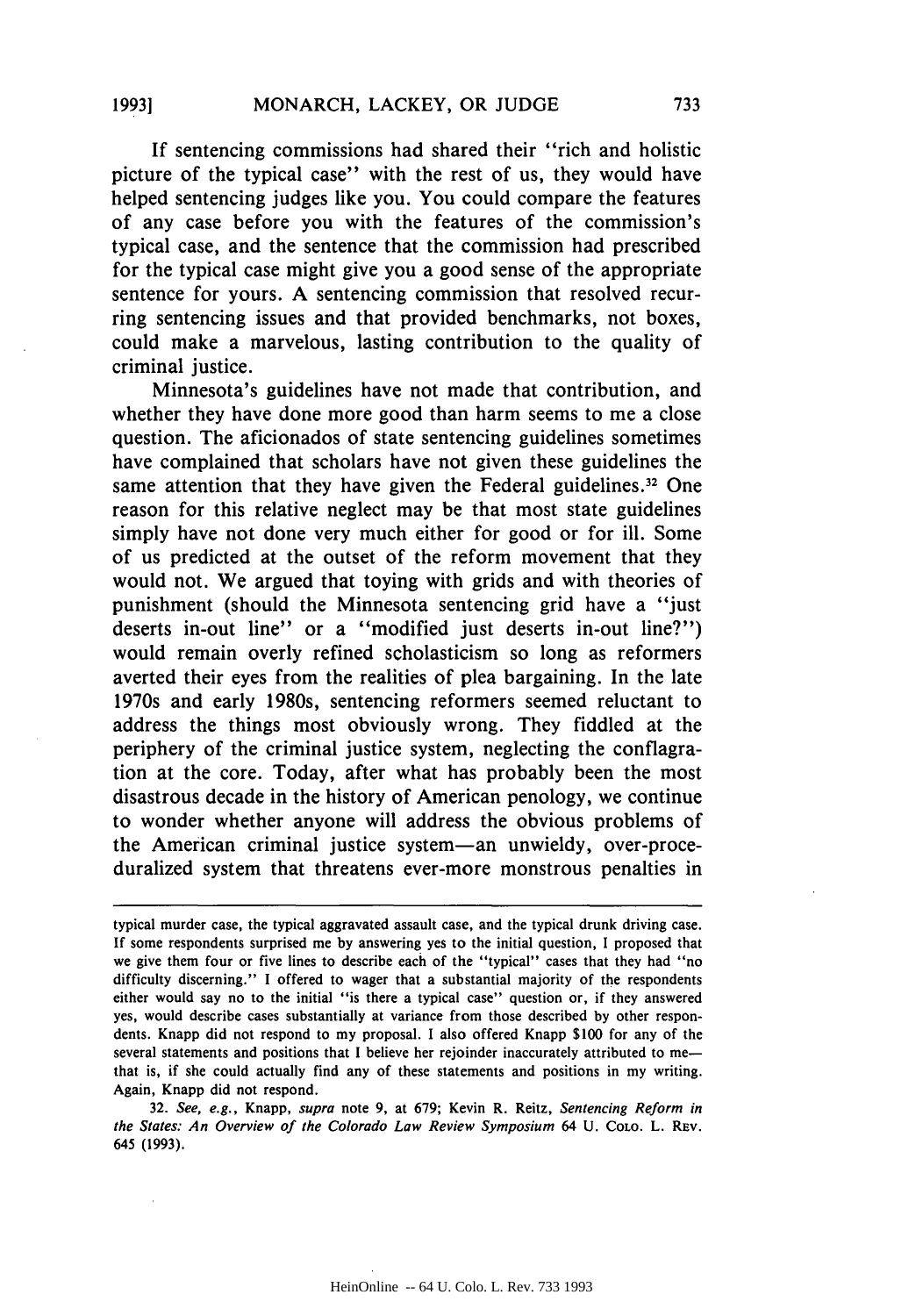order to persuade defendants to abandon the most basic of their rights.33

When one evaluates the entire package of reforms accompanying the Minnesota guidelines rather than the guidelines themselves, one can easily find things to cheer. Most notably, the efforts of the Minnesota Sentencing Commission to match sentences to prison resources were plainly worthwhile. Other states—California, Colorado, Florida, and Illinois among them-eliminated their correctional systems' principal "back-end" safety valves just as the pressire was building. They did so when the safety valves were most needed, and they did so without providing "front-end" substitutes. Minnesota's mechanism for matching sentences to resources certainly has proven preferable to no mechanism at all. One also must count among the reform package's positive features the systematic collection of sentencing data. Analyses of these data **by** people like Knapp and Debra Dailey have increased our understanding of criminal justice and the accountability of criminal justice officials. Finally, the appellate review of sentences in Minnesota has promoted judicial accountability. Neither the need for appellate review of sentences nor the need for data collection nor the need for a means of matching punishment to resources, however, makes much of a case for *sentencing guidelines.*

To some extent, the Minnesota guidelines have increased prosecutorial power, and empirical studies claiming that these guidelines have reduced sentencing disparity are nothing but smoke and mirrors.34 Moreover, the grid format of the Minnesota guidelines makes it easy to assign sentences to cases without considering the cases." Nevertheless, one cannot object very strongly to guidelines

34. **See** Alschuler, supra note **11,** at **915-18** ("[G]uidelines have taken out more-orless what they have put in, and researchers have concluded in effect, 'Judges in our guidelines system have come closer to following the guidelines than judges did before the guidelines were invented."').

**35.** See id. at **906-08.**

**<sup>33.</sup>** Some nice long division **by** Knapp and a co-author has yielded an arresting statistic. Dividing the annual budget of the Federal Sentencing Commission **by** the number of sentences imposed **by** the federal courts each year reveals that the federal guidelines cost **\$315** per case. Kay **A.** Knapp **&** Denis **J.** Hauptly, **State and Federal Guidelines:** Apples and Oranges, **25 U.C.** DAvis L. **REV. 679, 688** n.30 **(1992)** (emphasizing that state costs are much smaller). In fact, the federal guidelines cost much more than **\$315** per sentence imposed, for an accountant would amortize over a period of time the Commission's budgets during the years before the guidelines went into effect and would add guideline expenses that have appeared in the budgets of Congress, the Department of Justice, and the courts. That the federal criminal justice system pays this high price in each case for a functionless and very ugly gargoyle while insisting that it cannot afford to give the defendant in the same case a trial reveals the system's topsy-turvy values.